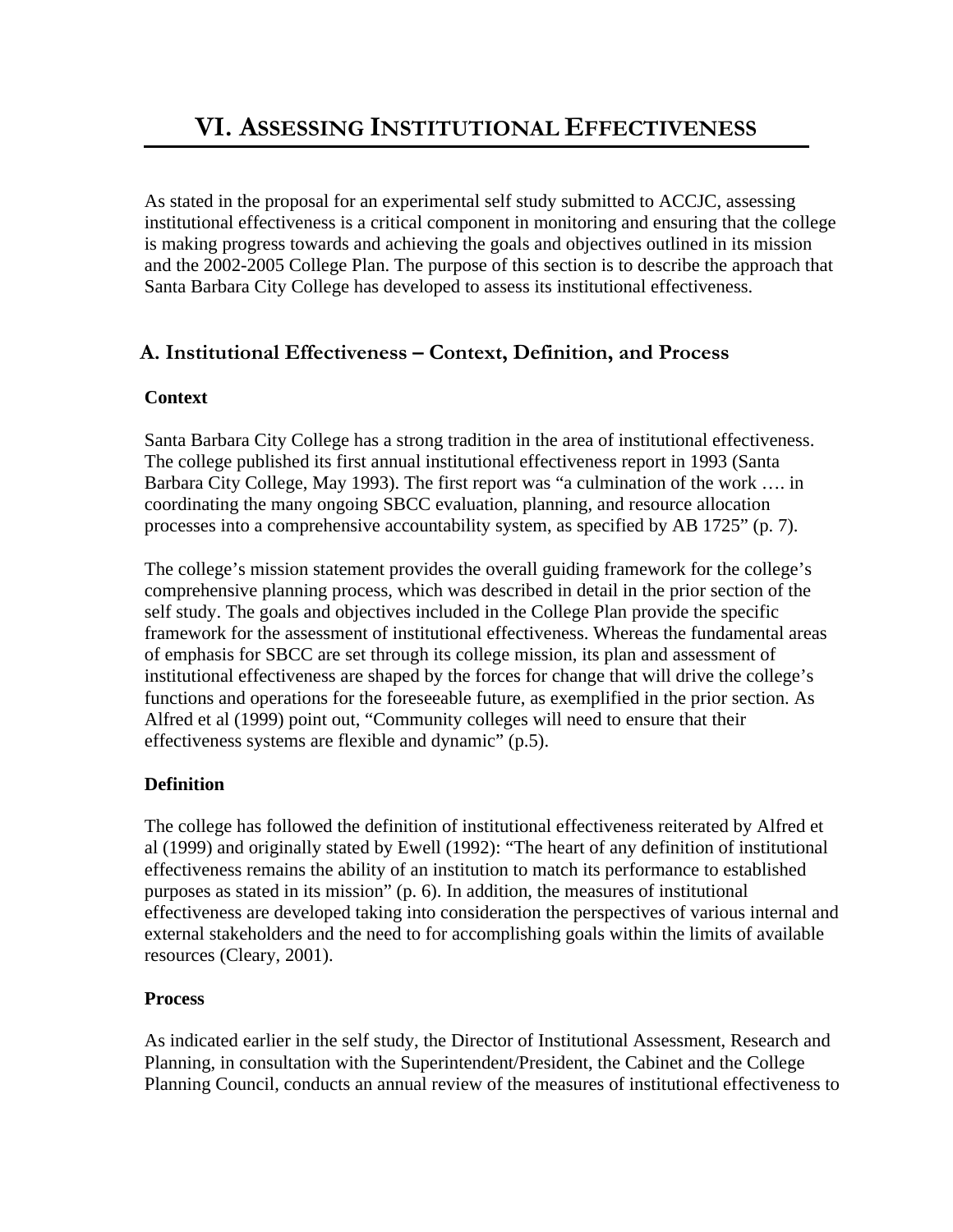ensure that they reflect the college's priorities, address the college's mission and state and regional accrediting accountability requirements, and reflect the most up-to-date research in the field (a list of references and resources reviewed is available at the end of this section). The development of a new College Plan every three years provides the opportunity for a broader review by the college community of the measures of institutional effectiveness. As part of this self study, the President, the Cabinet, the College Planning Council and the Academic Senate were actively involved in the review and update of the measures.

The criteria used for selecting the measures of institutional effectiveness are:

- Related to mission and College Plan
- Reflective of the changes in relevant literature
- Reflective of the ability of the Office of Institutional Assessment, Research and Planning to obtain the information from the college student system, other college databases/sources or external sources
- Quantifiable
- Accepted by the college community as valid

## **B. Institutional Effectiveness – Measures for 2002-2005**

The measures listed below are the result of the collective review and update process and represent the indicators that the college will track for the next three years to assess its institutional effectiveness.

The measures of institutional effectiveness are grouped under the major areas of the 2002- 2005 College Plan:

- Student Learning, Achievement and Development
- Student Outreach and Responsiveness to the Community
- Faculty and Staff
- Governance and Management
- Applications of Technology
- Facilities
- Fiscal Support

### **Table 1. Student Learning, Achievement and Development**

Preparation of Applicants to SBCC (distribution of results of English and Math placement tests) Semester Number and % of Students on Academic Progress Probation or Disqualification Number and % of Students who Transition from a probation/disqualification status to good standing (from Fall to Spring and from Spring to Fall, respectively) Overall Annual Course Success for the College Annual Successful Course Completion of Transfer Courses Annual Successful Course Completion of Basic Skills Courses Annual Successful Course Completion of Vocational Courses Annual Successful Course Completion of English Skills Courses below ENG 100 Annual Successful Course Completion of Math Courses below MATH 100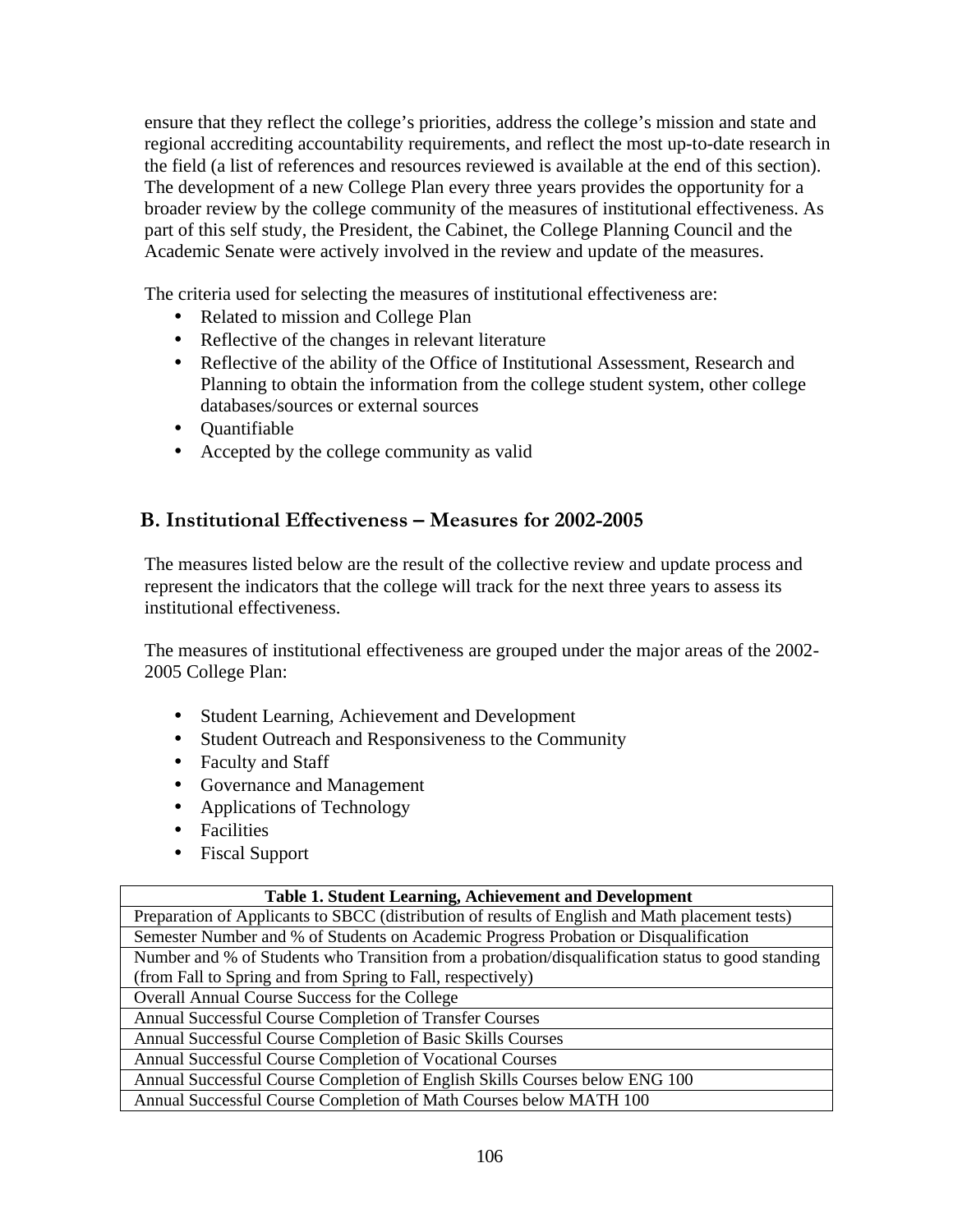### **Table 1. Student Learning, Achievement and Development**

Annual Successful Course Completion of Alternative Instruction Courses (i.e., online courses, weekend courses)

Semester and Cumulative Average and Median GPA of Full-time Students

Progression through Basic Skills Sequence (English and Math)

Completion of Basic Skills Sequence (ESL, English, and Math)

Transition from Basic Skills to College Level Courses (ESL, English and Math)

Continuing Education Students Graduated with GED or Adult High School Diploma

Persistence of Newly Matriculated Students

Number of Degrees, Certificates and Skill Competency Awards (overall and in occupational programs) Degree Completion Rates (by cohorts; Vocational versus non-vocational Associate degrees)

Student Right-to-Know Act Completion Rate – SBCC, CA CCs average

Number of Transfers

Number of Students Transfer Eligible

Rates of Transfer Goal and Actual Transfer by Ethnic Groups

Student Right-to-Know Act Transfer Rate – SBCC, CA CCs average

Number of study hours per week in relationship to units enrolled (This measure is self-reported in the Student Campus Experiences Survey administered once every three years.)

Number and % of courses with Web syllabi

### **Table 2. Student Outreach and Responsiveness to the Community**

Annual FTES

Fall Applications

Overall Headcount (Credit and non-credit), Full-time, International Students, Students with Disabilities, EOPS

Online enrollment

Comparison of student ethnic composition to the make-up of the district

Number and % of students economically disadvantaged

First-time students from district high schools

High school student enrollment

Enrollment in employer-based training, work experience and service learning, respectively

Enrollments in courses offered through the Center for Management and Staff Development

### **Table 3. Faculty and Staff**

Number and distribution by gender and ethnicity of applicants for full-time faculty positions Number of Contract Faculty, Classified Staff and Administrators and Distribution by Gender and Ethnicity

Number and distribution by gender and ethnicity of new hires

Opportunities for faculty and staff development (i.e., narrative plus numbers of staff and faculty, respectively, participating in SRC or FRC courses, Center for Management and Staff Development, etc).

% growth FTES compared to % growth for each of the following categories (categorically funded excluded):

Permanent full-time faculty

Permanent full-time classified staff

Permanent full-time administrators and managers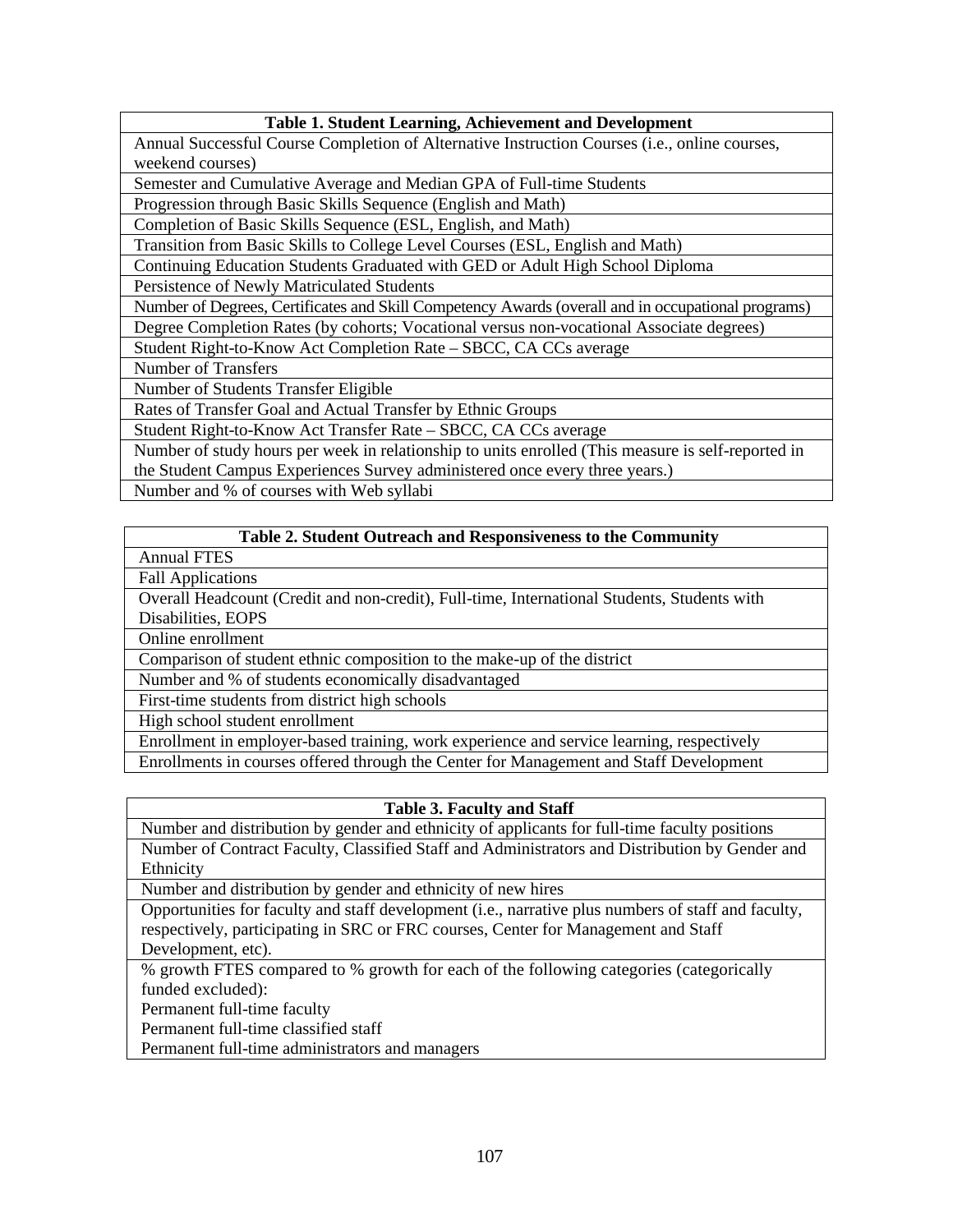**Table 4. Governance and Management**

Progress in implementation and deployment of iPortal and decision support system

### **Table 5. Applications of Technology**

Ratio number of computers available on campus per FTES

Ability to renew and replace technology equipment on a regular basis, as measured by: a) average age of computers and servers at time of replacement; b) annual expenditures for technology replacement as a percentage of technology inventory; and c) technology equipment reserve amounts for committed replacements and for contingency funding.

Ability to fund new technology initiatives each year, as measured by: a) dollar expenditures for new technology projects over a five-year history; and b) stated benefits of new initiatives.

Ability to support and maintain instructional computer classrooms and labs, based on the ratio of instructional computer lab coordinators to the number of computers in such facilities over a five-year history.

Ability of the institution to support and maintain its network and telecommunications infrastructure, based on the following measures: a) ratio of network administrators to number of network users and servers; b) percentage utilization of Internet bandwidth capacity; c) ratio of User Support and training staff in relation to total faculty and staff.

Ability to support 7x24x365 access to the college Web applications, as measured by the percentage of annual available "up-time" compared to total hours of operation.

Availability of student services online (i.e., application, enrollment, access to grades, and information related to transfer, etc) and in computerized form (i.e., computerized placement testing) (narrative)

### **Table 6. Facilities**

Square footage - total and instructional

Percent utilization of instructional space

Energy utilization/square foot

Annual expenditures for maintenance/up keeping of facilities

| <b>Table 7. Fiscal Support</b>                                                |
|-------------------------------------------------------------------------------|
| Average funding per FTES – SBCC, K12, CA CCs, UCs, CSUs                       |
| Revenues per FTES                                                             |
| <b>Expenditures per FTES</b>                                                  |
| State General Apportionment as % of Total Revenue                             |
| Restricted Revenues as % of Total Revenue per Year                            |
| Number of Permanent Employees per FTES                                        |
| Fringe Benefits (excluding STRS and PERS) as % of Salaries                    |
| STRS and PERS as % of Salaries                                                |
| Total Salaries and Benefits as % of Total Expenditures                        |
| Instructional Salaries and Benefits as % of Total Expenditures                |
| COLA versus Consumer Price Index % increase (maintenance of purchasing power) |
| Capital Outlay Expenditures as % of Total Revenue                             |
| Fund Balance as % of Operating Expenditures                                   |
| Foundation - total funds raised annually                                      |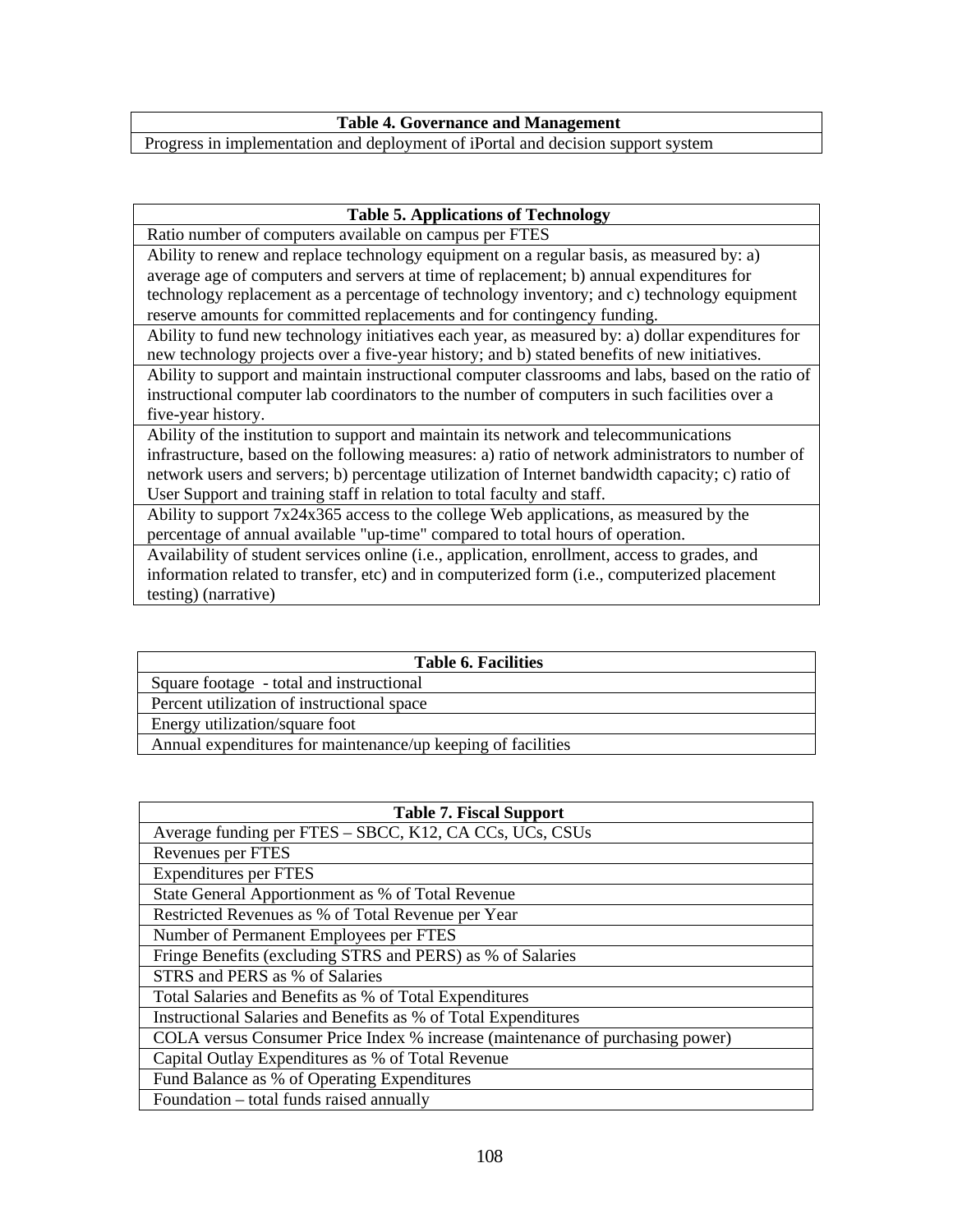## **C. References and Sources Reviewed**

Alfred, R., Ewell, P., Hudgins, J, McClenney. (1999). Core Indicators of Effectiveness for Community Colleges. Washington, D.C.: Community College Press, American Association for Community Colleges.

Banta, T. W., Borden, V.M.H. (1994). Performance Indicators for Accountability and Improvement. In V.M.H Borden and T. W. Banta (eds.), Using Performance Indicators to Guide Strategic Decision Making. New Directions for Institutional Research No. 82: San Francisco, CA: Jossey Bass.

Burke, J. C., Modarresi, S., Serban, A.M. (1999). Performance: Shouldn't It Count for Something in State Budgeting?. Change, November/December, 31(6), 16-23.

Burke, J. C. (1998). Performance Funding Indicators: Concerns, Values, and Models for State Colleges and Universities. In J. C. Burke and A. M. Serban (eds), Performance Funding for Public Higher Education: Fad or Trend?. New Directions for Institutional Research No. 97. San Francisco, CA: Jossey Bass.

Cleary, T. S. (2001). Defining Quality Through the Eyes of Campus Stakeholders. Community College Journal, August/September, 41-47.

Council for Higher Education Accreditation. (2000). The Common Data Project. CHEA Occasional Paper, August. Washington: DC: CHEA.

Ewell, P. T. (1992). Outcomes Assessment, Institutional Effectiveness, and Accreditation: A Conceptual Exploration. Resource Paper for the Council on Postsecondary Accreditation Task Force on Institutional Effectiveness (ERIC Document No. 343513).

McLeod, M. W., Cotten, D. K. (1998). Essential Decisions in Institutional Effectiveness Assessment. Visions: The Journal of Applied Research for the Florida Association of Community Colleges, 2(1), 39-42.

Midlands Technical College. (1997). Managing Your Institution's Effectiveness: A User Guide. Washington, D.C.: The Community College Press.

Nichols, J. O. (1995). A Practitioner's Handbook for Institutional Effectiveness and Student Outcomes Assessment Implementation. Bronx, NY: Agathon Press.

Ronco, S. L., Brown, S. G.. (2000). Finding the "Start Line" with an Institutional Effectiveness Inventory. Paper presented at the Annual Forum of the Association for Institutional Research, Cincinnati, OH, May 21-23, 2000.

Roueche, J. E., Roueche, S. D. E., Eileen E.. (2001). Pursuing Excellence: The Community College of Denver. Community College Journal of Research and Practice, 25(7), 517-537.